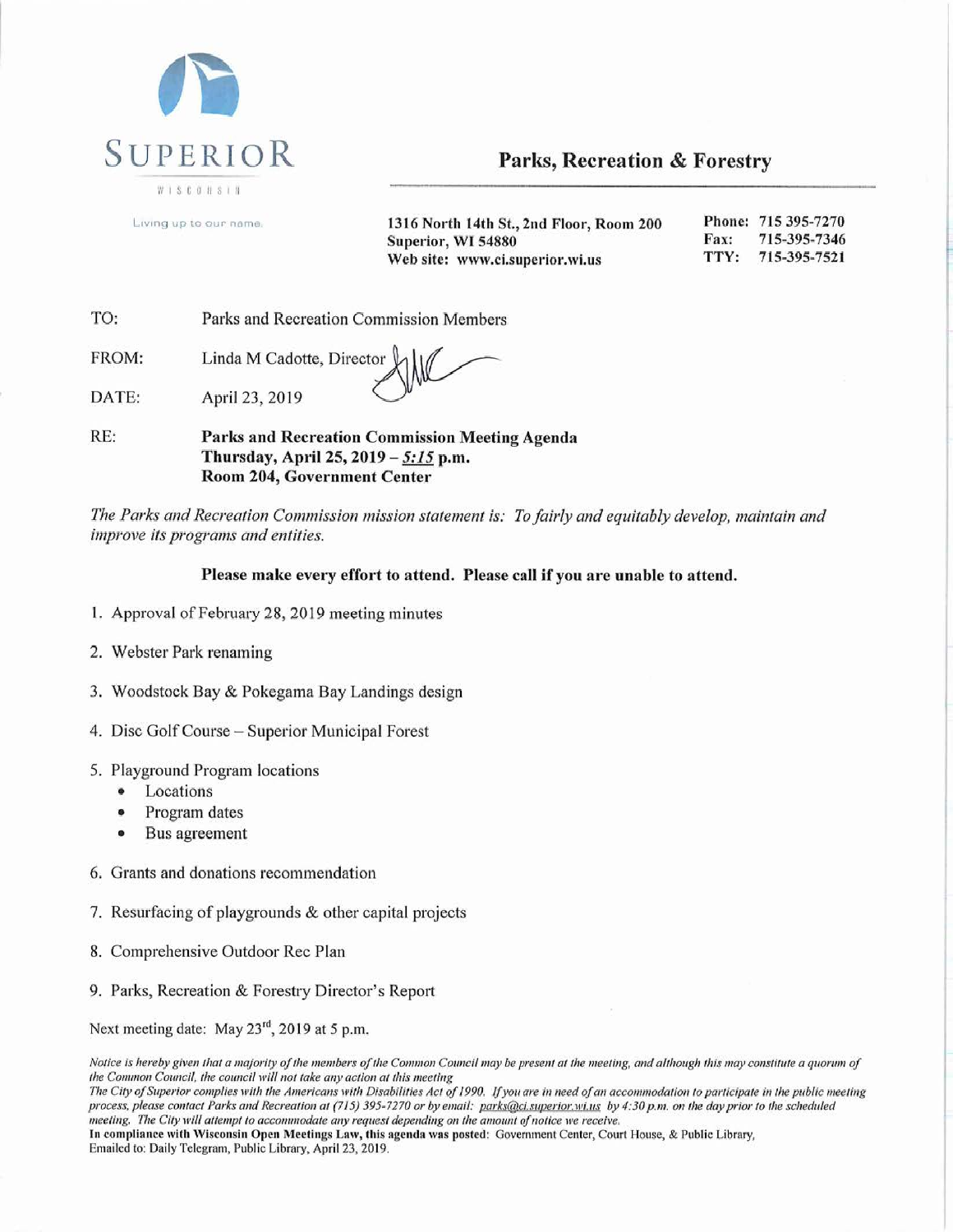### **PARKS AND RECREATION COMMISSION February 28, 2019 Room 204, Government Center**

Members Present: Keith Kern, Tom Wondolkowski, Gene Rosburg, Brittany Berrens Markgren

Members excused: Elizabeth Norén, Craig Sutherland

Also Present: Linda Cadotte, Angie Harker, Russ Behlings, Erick Flood, Dean Nelson, Tyler Masseth

1. Approval of January 24, 2019 meeting minutes

#### **MOTION by Rosburg, seconded by Wondolkowski, and carried to approve the Parks and Recreation Commission minutes of January 24, 2019.**

#### 2. Skijoring Trails

Dean Nelson was present and spoke about skijoring, a sport which he has recently taken up. He explained that the designated skijoring trail on Chase's Point is difficult to skijor on as it is groomed by the snowmobile clubs. He requested that the city open up some of the other ski trails for skijoring on designated days, as there is a trail in Duluth that does this. Parks, Recreation and Forestry Director Linda Cadotte and Superintendent Russ Behlings both spoke to the issue. The blue and Millennium trails were designated as multi-use this season and Nelson indicated he has skijored these. Also all motorized trails including Billings Drive can be used for skijoring. It is not feasible to groom the trail at Chase's Point due to the location and the fact that the first snowmobile to use it would destroy the ski grooming. Also, the city is finally making headway in keeping dogs and their owners from walking on the ski trails and it is felt allowing skijoring on certain days would cause significant confusion especially given that the dog park is right at the trail head. Cadotte highlighted the number of ski passes sold thus far: 683 daily passes and 630 annual. We have not been contacted by anyone else regarding skijoring. The commission suggested to Nelson that if he finds additional persons that are interested in skijoring in the future, that he could bring the issue back, but at this time no change in trail designation was made.

#### 3. Archery Range

The commission discussed the issue of how to proceed with the archery range on  $42<sup>nd</sup>$  Street in light of the fact that the Douglas County Fish and Game League has decided to place their own targets at their Constance Range and their uncertainty about their level of commitment if a new range were constructed at  $42^{nd}$  Street. The current range and targets are in very poor condition. It was noted that only the first four targets are typically used and that the trend is away from long and compound bows and now crossbows are very popular and cannot be used at our current range with the current type of target. Many archers are shooting at indoor ranges as well. Since the upgrade of the range was initially brought forth by the Fish and Game League and their plans have now changed, there was a lengthy discussion about the need/demand for the range, who would maintain it, etc. After the discussion the commission agreed that the city should discontinue maintenance of the current range and remove the targets this spring. It was noted that the issue could be revisited if a demand for the range to remain in existence is brought forth.

1 Parks and Recreation Commission, February 28, 2019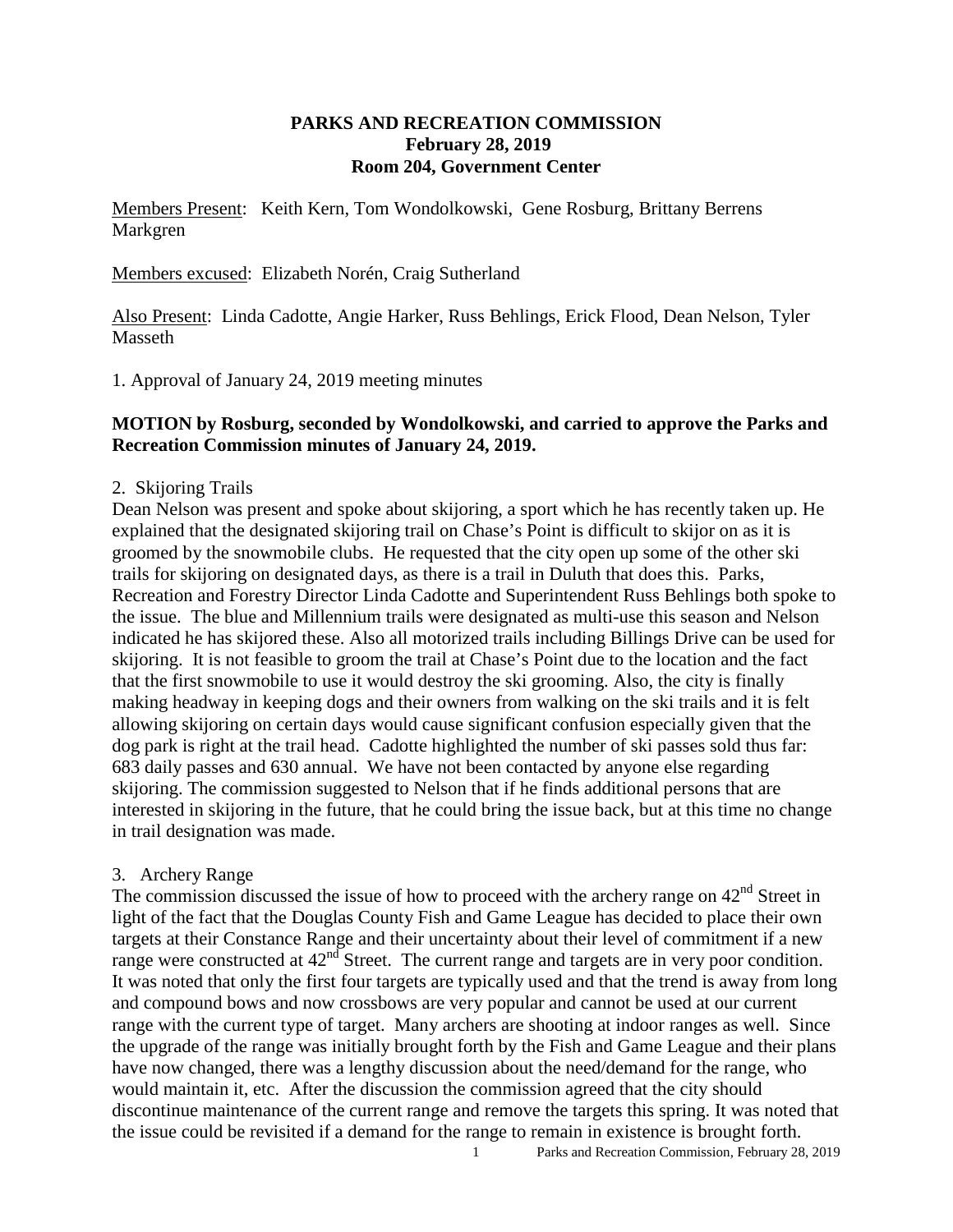## **MOTION by Kern, seconded by Rosburg, and carried to discontinue upkeep of the current, 42nd Street archery range.**

#### 4. Disc golf

 Tyler Masseth with the disc golf group was in attendance and gave an update on their group's ideas. They recommend a pay to play course, perhaps \$5 for a day pass. They would be interested in starting to help clear the area as early as this spring. The additional burden on city staff for upkeep such as mowing and other maintenance tasks was discussed at length. Next steps: it was suggested to consider holding a public meeting in the spring and schedule a walk about to get a better sense of the course. It was agreed that a walking tour would be scheduled in April/May (weather permitting) and pending the results of that, opening the course as early as late summer could be considered. The commission felt that starting with the basics such as installing the baskets without tee pads at first (which could be done with the maintenance and construction crew supported by volunteer efforts) would be a good start, however it was felt that no firm decisions could be made until city staff and commissioners walk through the proposed course.

## 5. Parks, Recreation & Forestry Director's Report

Cadotte indicated the Stride, Ride, Glide Triathlon is scheduled in the municipal forest this Sunday. Tomorrow is the deadline for Recreational Grant applications. Staff has followed up with groups that have not sent their applications in. The meeting to review the grants is March 21<sup>st</sup> and packets of the applications will be emailed to commissioners prior to the meeting. The public comment period regarding the renaming of Webster Park is still open. Jason Laumann of Northwest Regional Planning Commission has indicated that by the end of March, beginning of April, a final meeting regarding the Comprehensive Outdoor Rec Plan will be held with the advisory board members. Following that, the plan will be brought to the Parks and Rec Commission.

## **Kern announced the meeting adjourned at 6:05 p.m.**

## **The next Parks & Recreation Commission meeting will be held Thursday, March 28th at 5:00 p.m.**

Minutes submitted to the Council Meeting of March 19, 2019.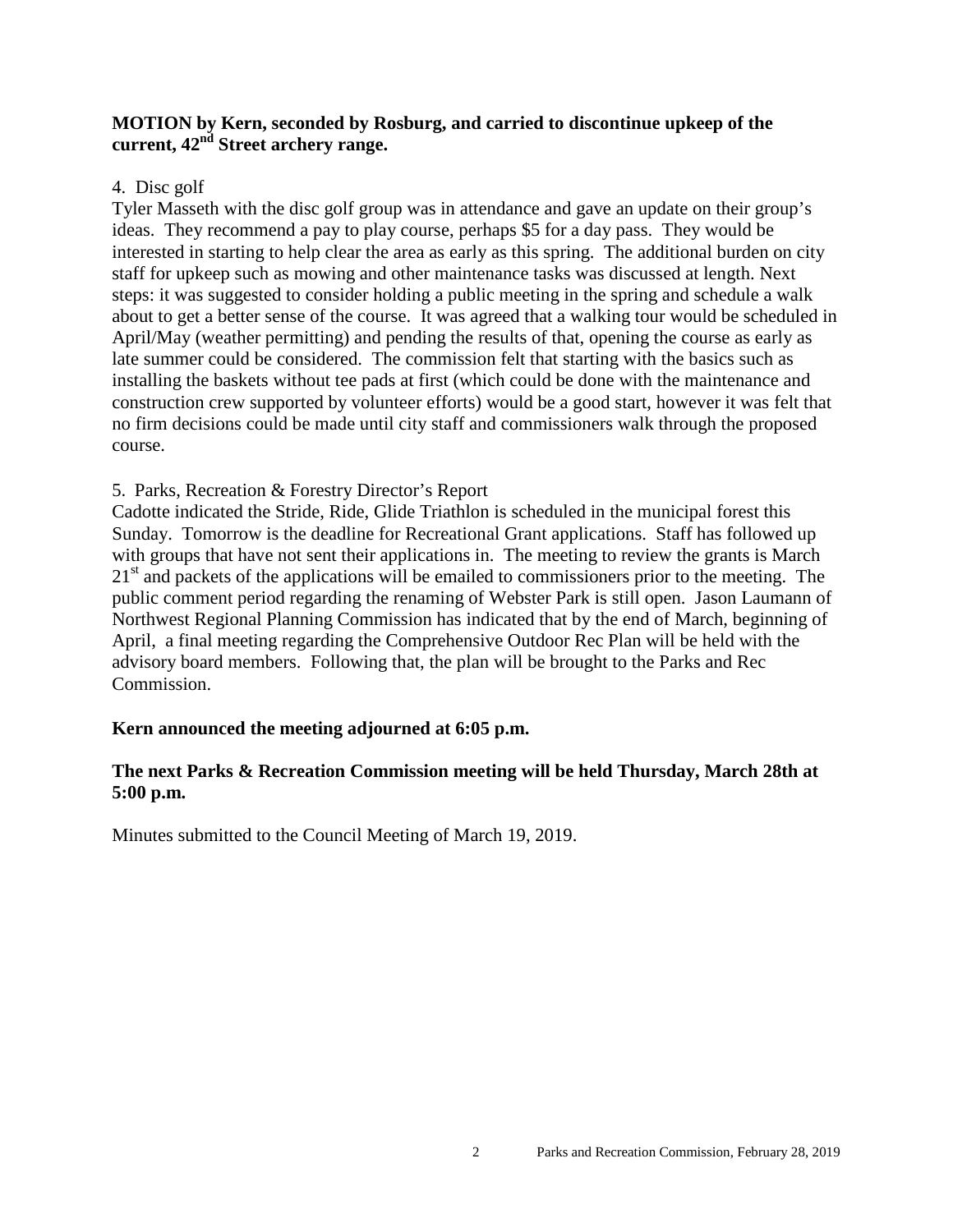





North Country History by Rachael Martin

An article in January 2019 in the Superior Telegram newspaper announced that Webster Park in South Superior, Wisconsin, will soon be renamed Webster Dream. Park. This made me wonder if very many people know that the park was named for Andrew J. Webster, founder of the Webster Chair factory that gave South Superior its start. Here's how it all came about.

Webster (1829-1903) grew up on a farm in Cabot, Vermont. When he was 21, he started working as a machinist and dreamed of moving West to seek his fortune as so many young aspiring Yankee entrepreneurs did back then. Four years later he married Helen Vance, who furnished \$500 for the couple to move to Racine, Wisconsin, south of Milwaukee, to start their new life.

A year later in 1856, they moved to Menasha, Wisconsin, a new community established in the 1840s at the confluence of the Fox River and Lake Winnebago in northeast Wisconsin. There Webster had the chance to buy a small factory. He was the sole employee of the

Menasha Hub and Spoke Factory in a small building on top of a dam used for water power. In May, high water destroyed part of the dam, leaving the factory cut off with no power. Webster moved his business to nearby Neenah for a year, then returned to Menasha to set up shop in a larger building.

In 1861, Webster's friend, P. V. Lawson, joined the firm as a junior partner. They built a small factory of their own, now making additional farm implements such as whiffle trees and neck yokes. The Civil War created a need for wagon parts, so they bought 10 more acres for expansion and growth. They became the second largest manufacturer in the area, shipping to places from New York to Oregon. By 1879, the renamed Webster Manufacturing Company of Menasha employed 175 men full time and had a daily production of 150 wagons and 100 cultivators.

Webster took an active part in Menasha's civic life, serving on the first library board in 1870 and helping organize the Bank of Menasha. In 1876, his wife died, leaving Webster alone in their spacious home on Commercial Avenue on Doty's Island in Menasha. He ran for mayor and was elected for three terms from 1879 to 1881 and 1883 to 1884. Then

Webster remarried Mary J. Fratt of Racine, Wisconsin, and built a new showplace home on Washington Avenue.

In 1880, Webster's business partner left, fearing that declining timber resources and the business's need for six million board feet of lumber a year might end their business. Webster hired his wife's brother, who became secretary-treasurer of the<br>company in 1885. They decided to move operations to a location with more timberland, and South Superior fit their need. Residents of Menasha were shocked when the Webster Manufacturing Company left town, leaving 200 people unemployed. But many of their top employees moved to South Superior to start up the new factory in 1890.

The Websters moved to Superior in 1891, when the new chair factory opened at 2101 North 57th Street by the Northern Pacific Railroad tracks. Their home stood nearby at the southeast corner of John Avenue and 56th Street, also in Superior's South End. The September 17, 1891, Superior Daily Call newspaper reported that "The Webster Chair Factory with 240 employees is in full operation." The reporter visited the new three-week-old factory, already turning out a large number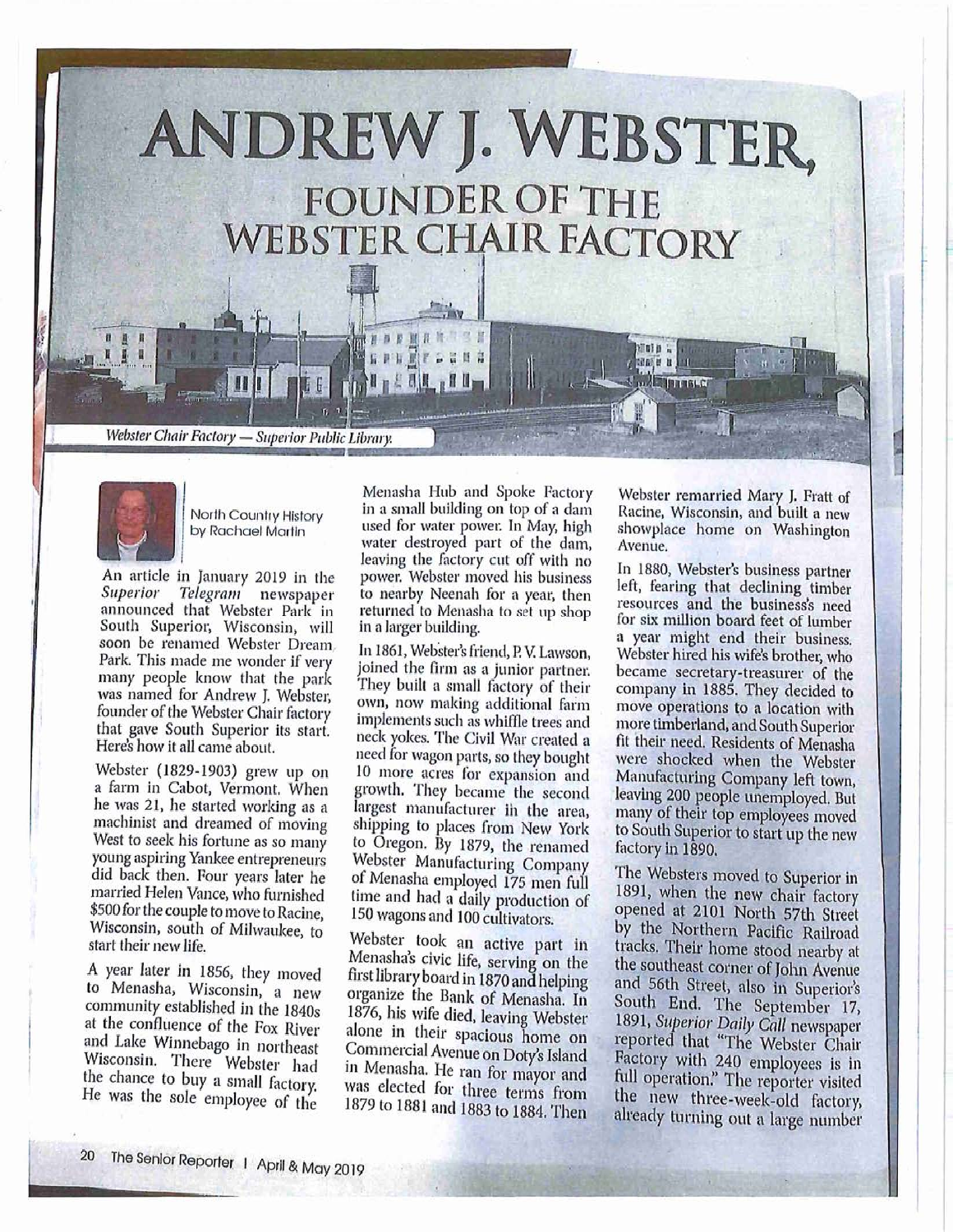

of six different types of chairs. Twothirds of the regular workforce had been hired, and more help was needed. The newspaper man took a tour showing the process of making a chair from room to room. In the varnishing room, where the employees were mostly women, one woman had been working with the company for 16 years. The chair factory's contractor, Mr. Guenard, had been with the company since 1880. The company showed the value of the division of labor in making a good, durable product.

At that time, business was booming in Superior's South Side, also called

enior<br>nections



**GET TO KNOW US BEFORE YOU NEED US** 

- **· HEALTH PROMOTION PROGRAMS** & CAREGIVER SERVICES
- **TRANSPORTATION** & ELDER **BENEFIT SERVICES**

For more information call or visit our website www.seniorconnectionswi.org 1805 N. 16th St. - Superior, WI 54880

 $\overline{2}$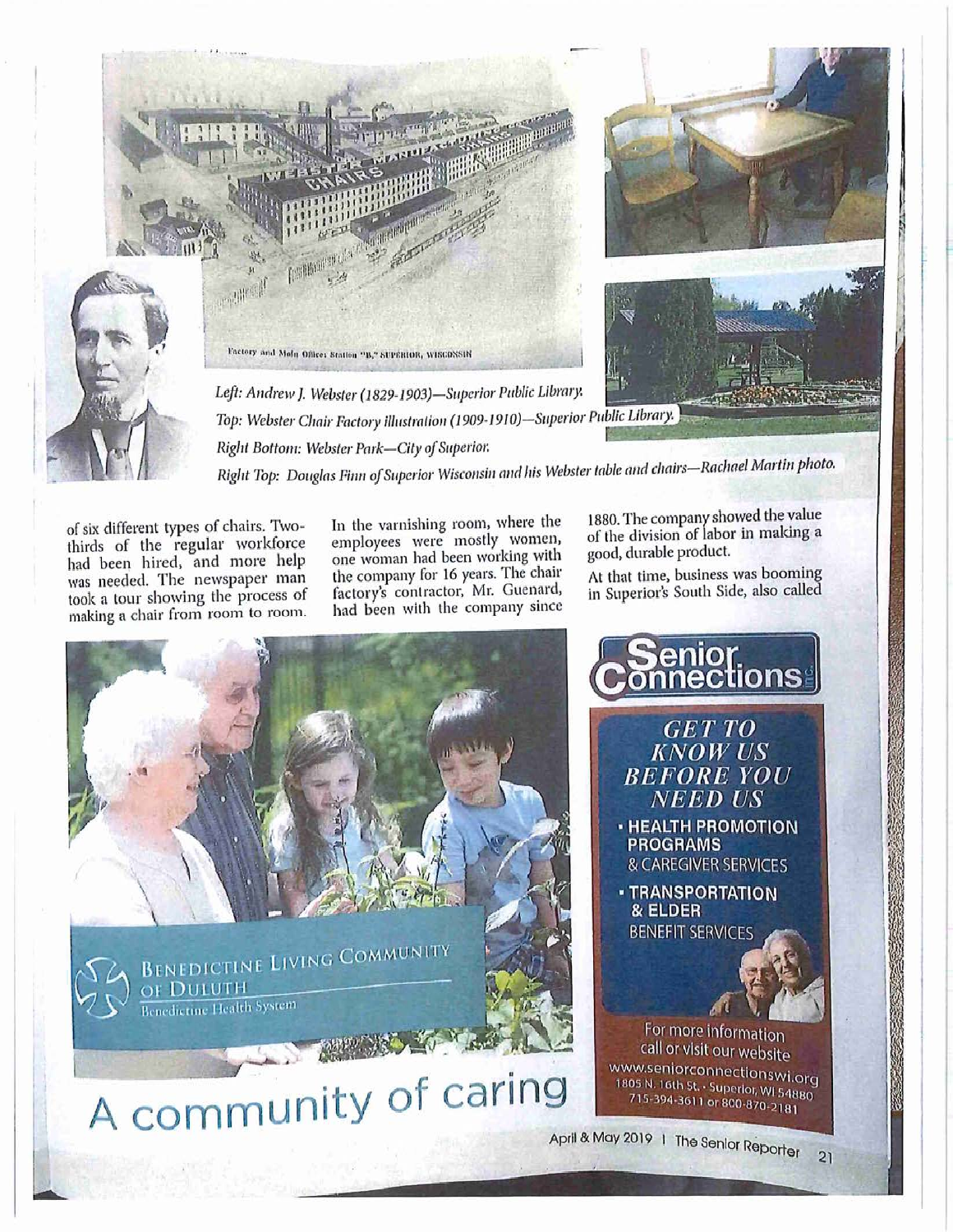**CARD CARD CARD CARD CARD** School Gegen construction and opened on September 10, 1923, as **CONTROLLING CONFORMATION** enteres estate die Schoener Boster Menion color to Central Hapital **Meter's dearing in the Mepter**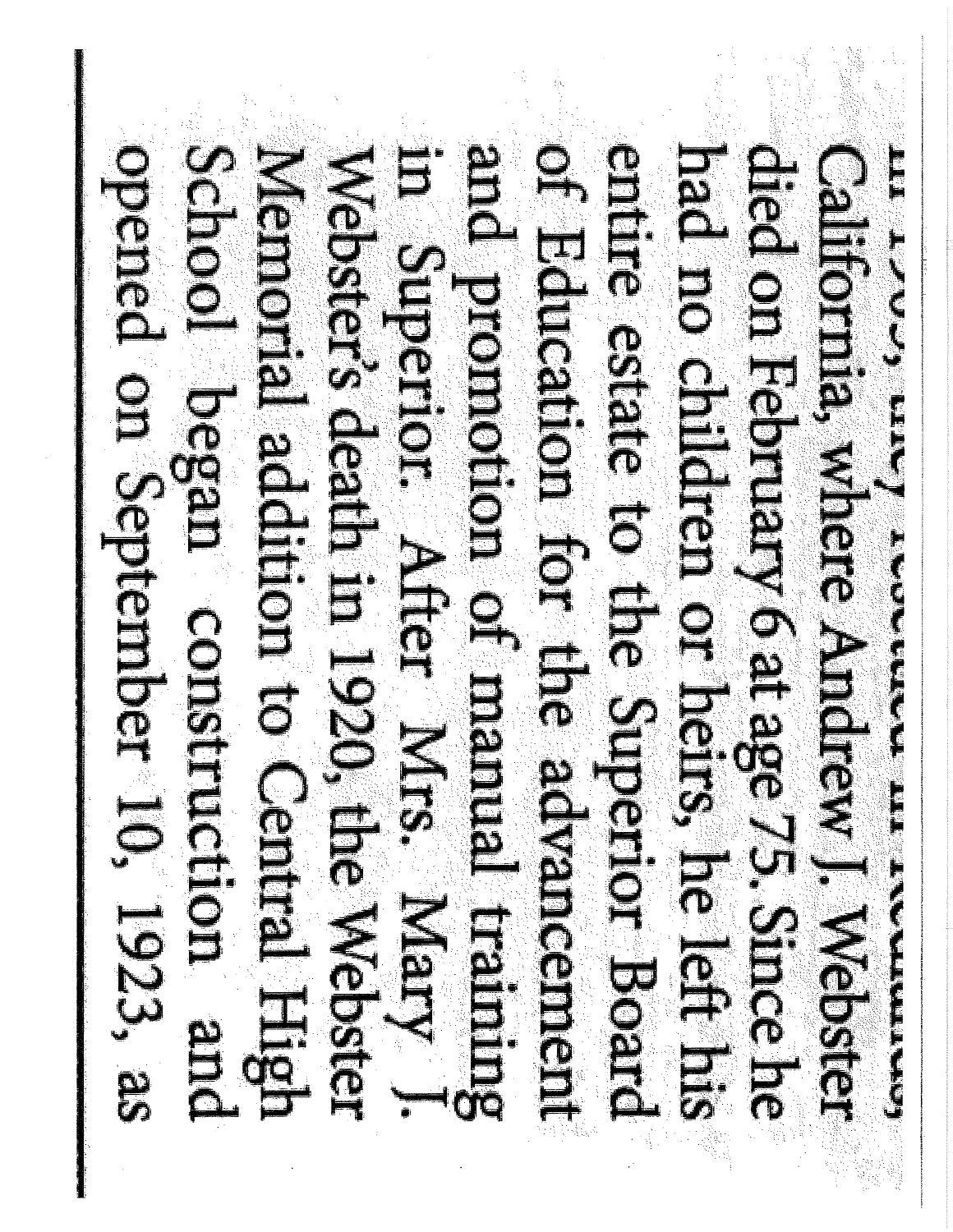From: Sent: To: Subject: Erica Zielinski <zielinskiej@gmail.com> Tuesday, January 29, 2019 9:38 AM Parks Webster Dream Park

I agree with the name change from Webster Park to Webster Dream Park, which goes along with Kenna Hermanson's dream for this park! <3

Thank you all! Erica Champaigne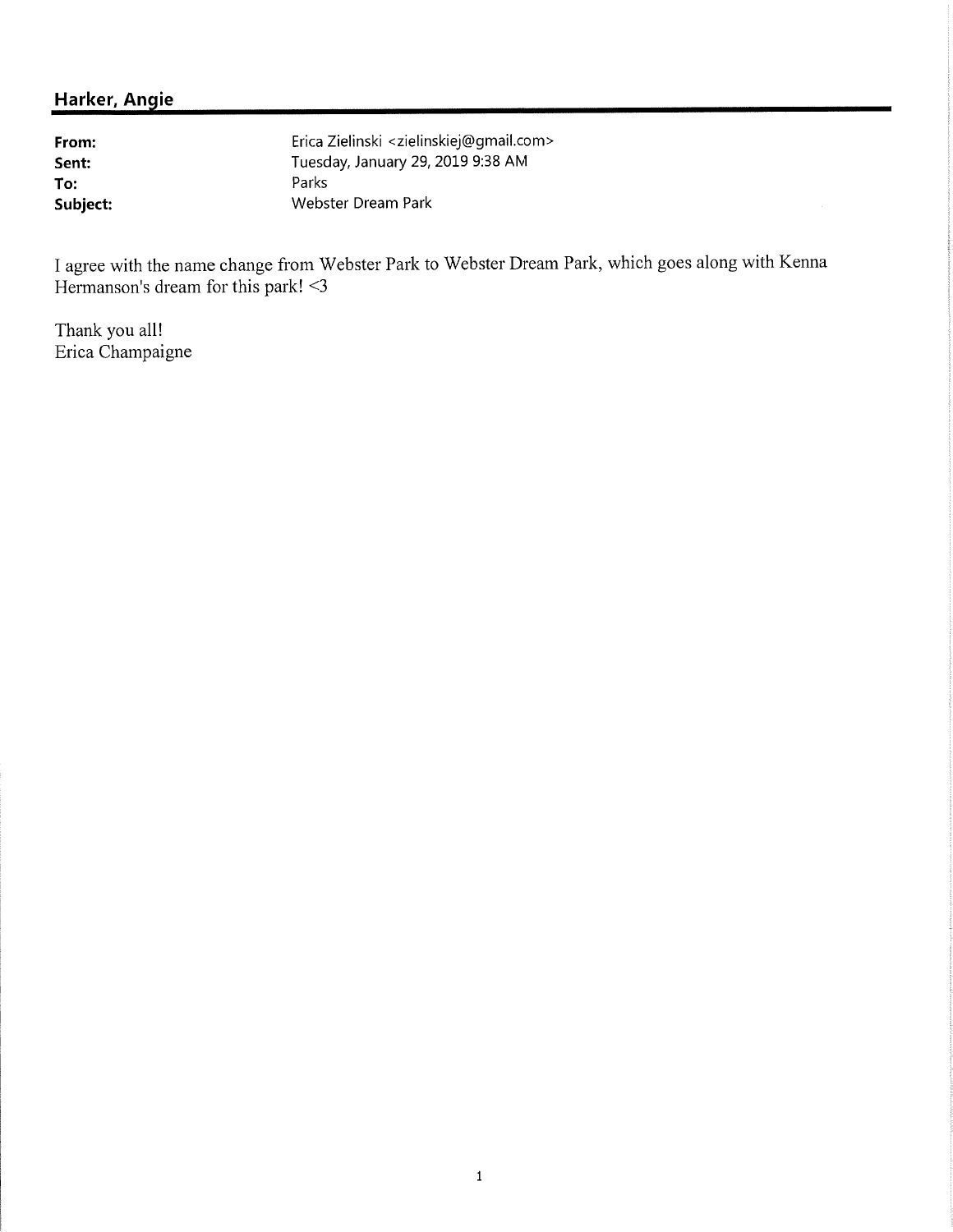From: Sent: To: Subject: Cadotte, Linda Tuesday, January 29, 2019 10:15 AM Harker, Angie FW: Webster Park

From: Sutherland, Craig **Sent:** Tuesday, January 29, 2019 10:13 AM To: Cadotte, Linda Subject: Webster Park

Please add me to the support list for the name change

Get Outlook for iOS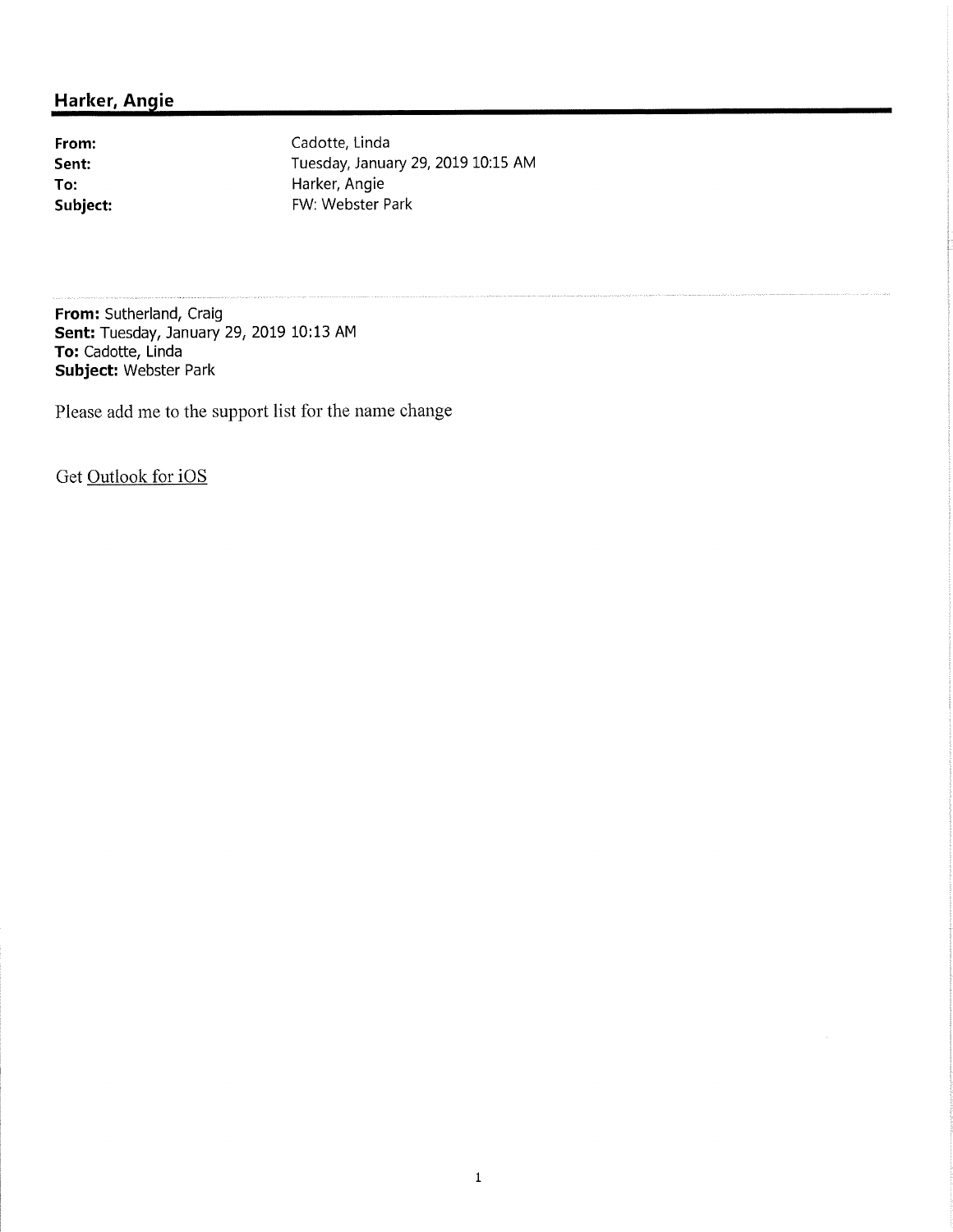Kali O'Neill <kalioneill0858@gmail.com> From: Tuesday, January 29, 2019 11:46 AM Sent: Parks To: Subject: Webster Dream Park

To whom it may concern,

My name is Kali O'Neill and I am a lifelong resident of South Superior. I am absolutely thrilled that the City of Superior is looking at renaming Webster Park, "Webster Dream Park". Growing up I frequented Webster Park, and have so many great memories there and hope that other children will be able to share the same foundness that I do. I work as a Special Education Teacher in the Superior School District from this I have become more aware that students that are differently abled do not have the access of accessible playgrounds in this area. I know this will bring great joy to many families in the area with making this change. I hope that this is one of many positive changes to come in our community.

Sincerely, Kali O'Neill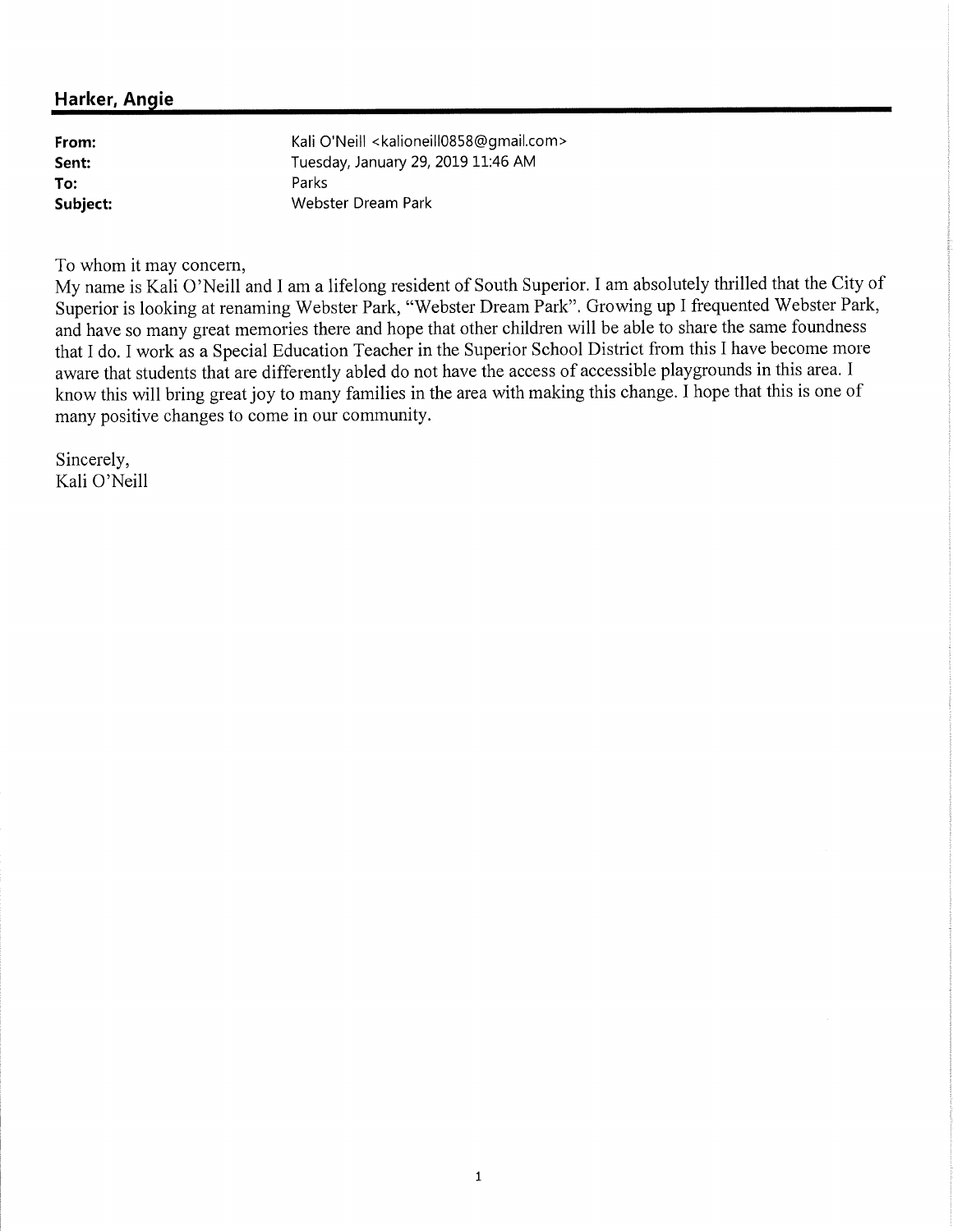From: Sent: To: Subject: Judy G. < bjjudy@outlook.com> Friday, February 01, 2019 10:27 AM Parks **Webster Park** 

I speak as someone who grew up in South End as did my parents, I raised my daughter there. I am thrilled that the city plans to make better use of Webster Park. What I am not thrilled about is renaming it Webster "Dream" Park! The name has survived for 100 years and meant something to generations of South enders. Now some one wants to change the name to something that sounds childish and downright silly in my opinion. The Webster's and their factory were important to Superior in their day, that was the reason the park was named for them. Please remember there is history around that park and the people that worked at the chair factory. Don't demean that by Changing it's proud name to something silly and childish. Remember the park belongs to all of the people adults as well as children!

Than you for a chance to comment. **Judy Gregoire** 

Sent from Mail for Windows 10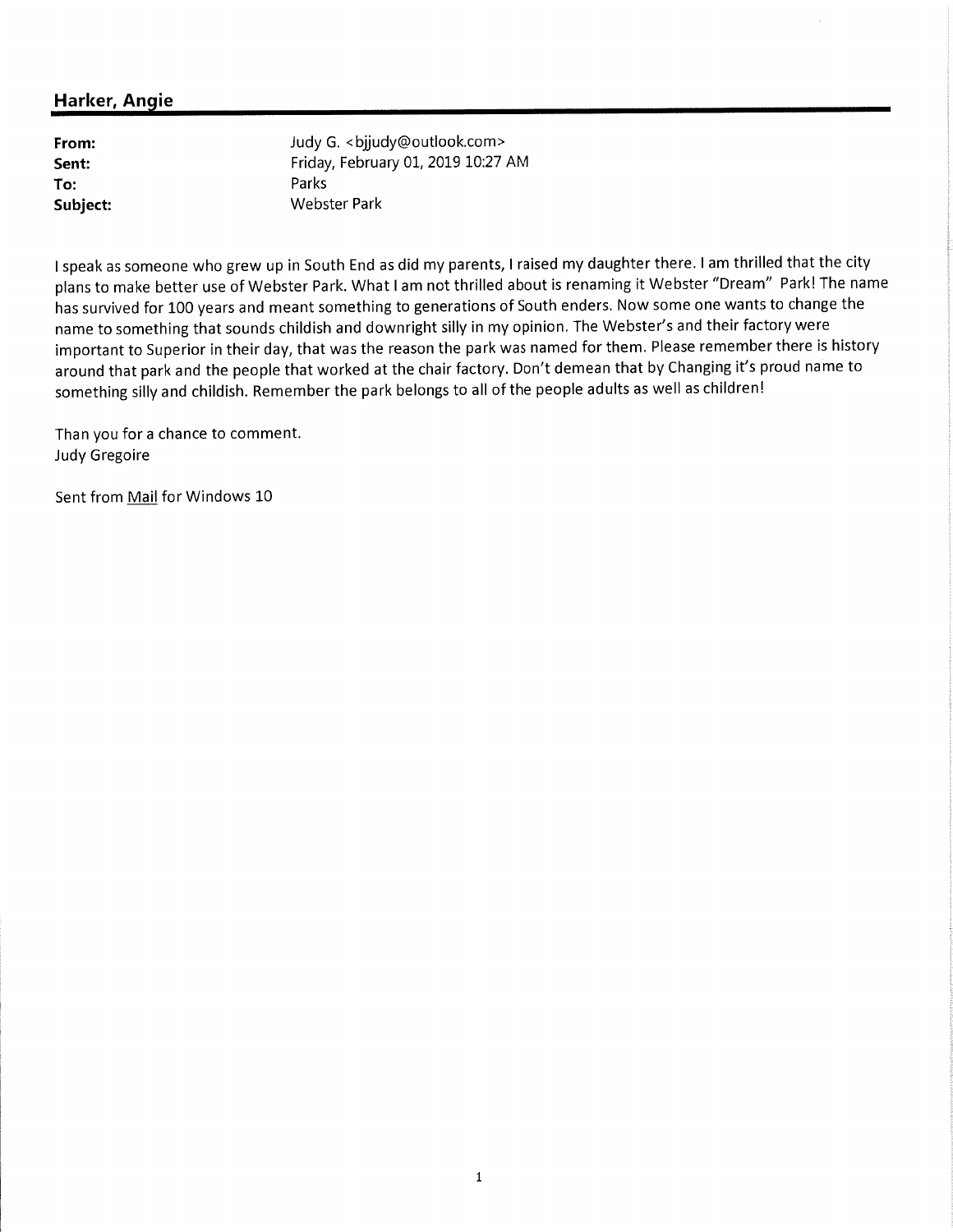From: Sent: To: Subject: Tony Charbonneau <tonyc@chartermi.net> Sunday, February 03, 2019 12:44 PM Parks **Renaming Webster Park** 

Hi Linda,

I am against renaming as the park was originally named after the Webster family for a reason. We sometimes forget our history and our predecessors named the park to honor everything they did for the community.

For that reason I don't know how renaming ever gained traction. After the improvements do a rededication ceremony and that should cover it!

Thanks!

Tony & Diane Charbonneau 1402 E  $5^{th}$  St Superior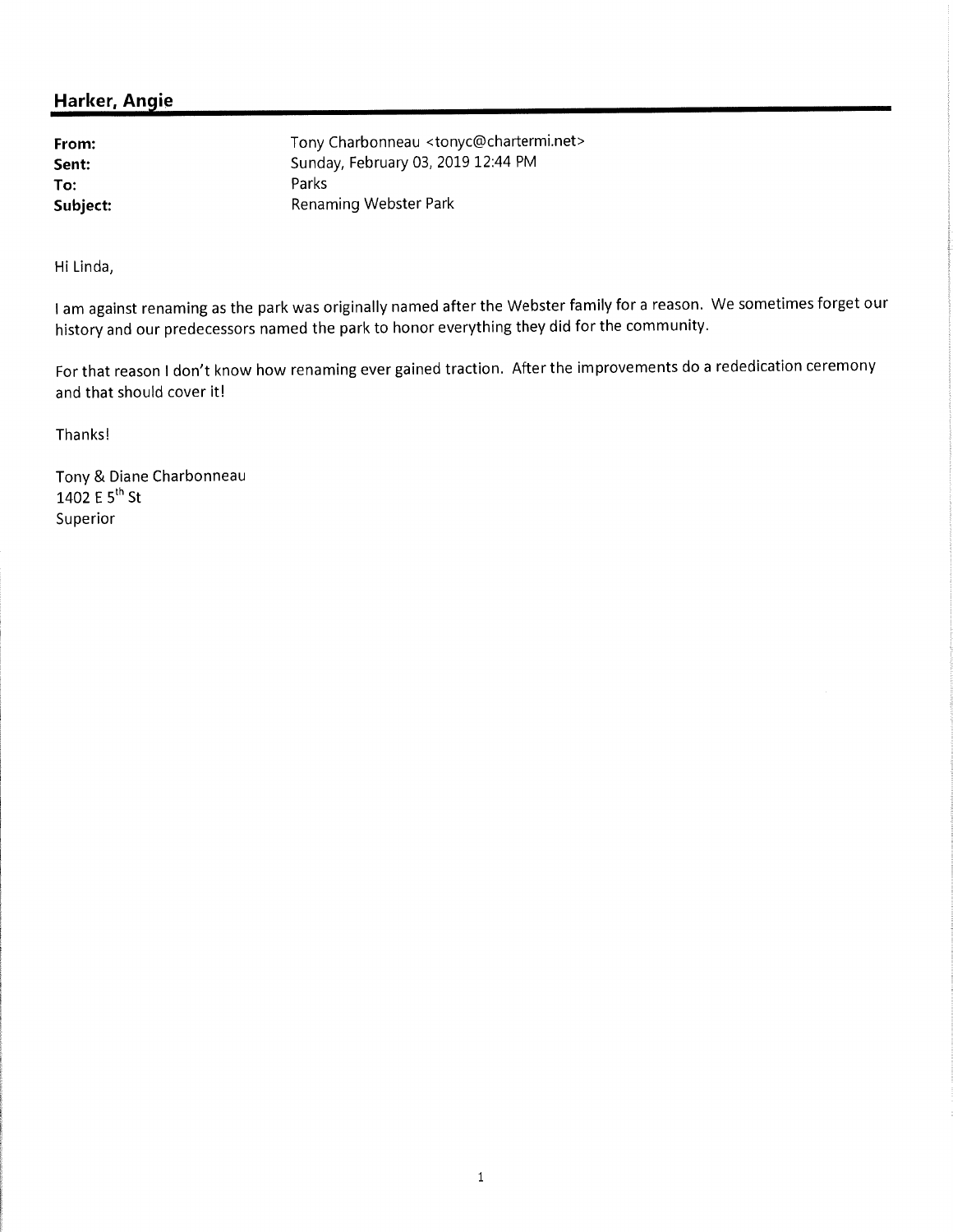From: Sent: To: Subject: Wilberg, Rebecca L - DWD <Rebecca.Wilberg@dwd.wisconsin.gov> Wednesday, March 13, 2019 10:32 AM Parks **Webster Park Naming** 

Please consider renaming the Webster Park into Webster Dream Park. So fitting for improvements that are coming! Thank you!

Rebecca Wilberg, MS LPC **Employment and Training Counselor** Superior Job Center 1805 N. 14<sup>th</sup> Street, St. 1 Superior, WI 54880 (715)392-7806 FAX: (608)327-6252

View my profile on Linked [1] http://www.linkedin.com/pub/rebecca.wilberg/40176b/aa0/

"Opportunity is missed by most people because it is dressed in overalls and looks like work" Thomas Edison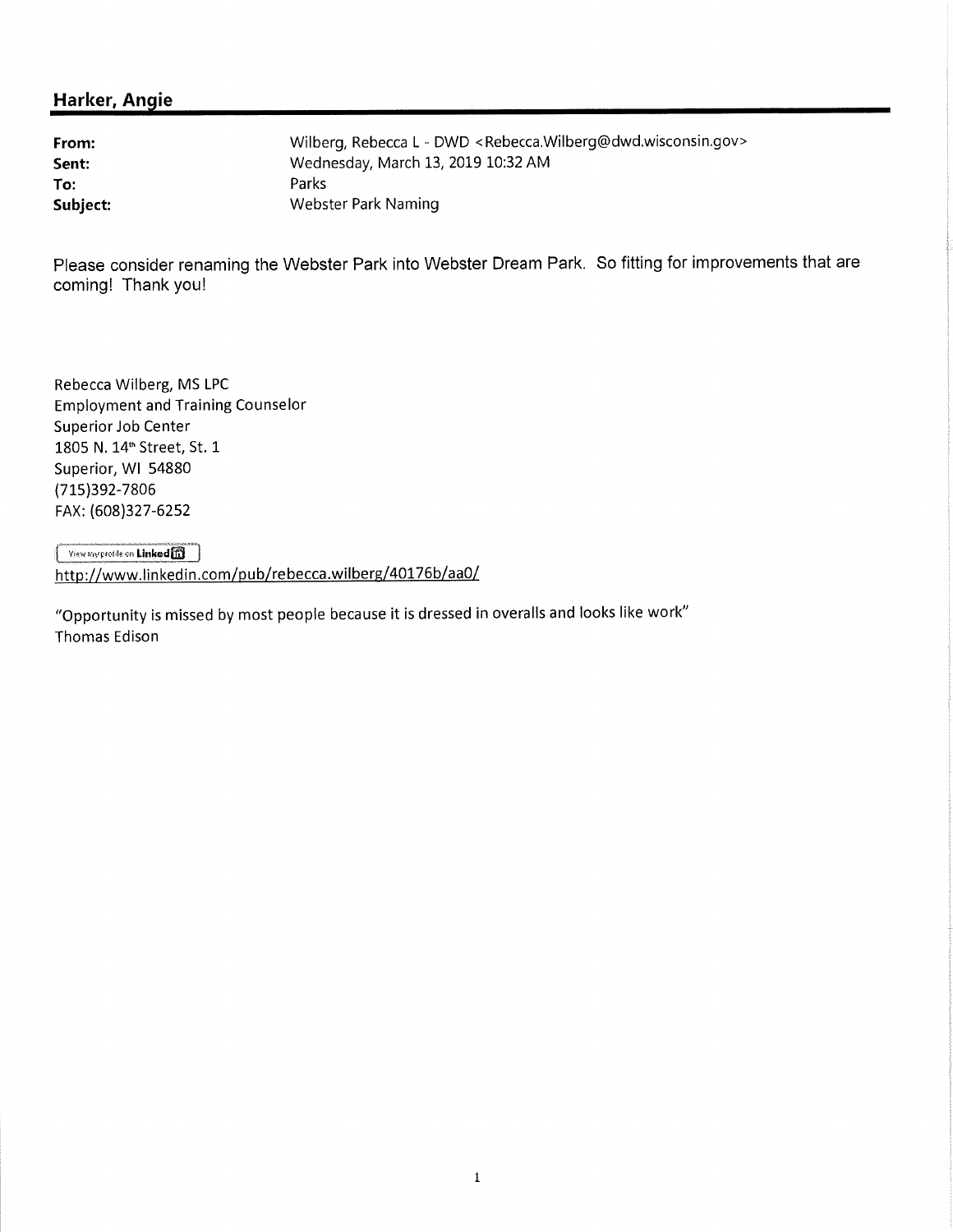From: Sent: To: Subject: Art on the Planet <artontheplanet@yahoo.com> Thursday, March 14, 2019 11:17 AM Parks Webster Dream Park

Dear Superior Parks and Recreation Department,

The initiative and compassion this young citizen has displayed in a vision for our city that emphasizes inclusiveness absolutely has our approval.

As a local small business in this city we can only applaud the kind of forward thinking and determination that we would like to think typifies our town.

Please make every effort to authorize the naming of this initiative "Webster Dream Park". There is no better way to celebrate the generous and collaborative spirit of Superior's citizens, businesses and government!

Thank you for your consideration,

Kathryn Senn Nancy Senn Art on the Planet 1413 Tower Avenue Superior, WI 54880

> Art on the Planet Where Fine Art meets Fun Art